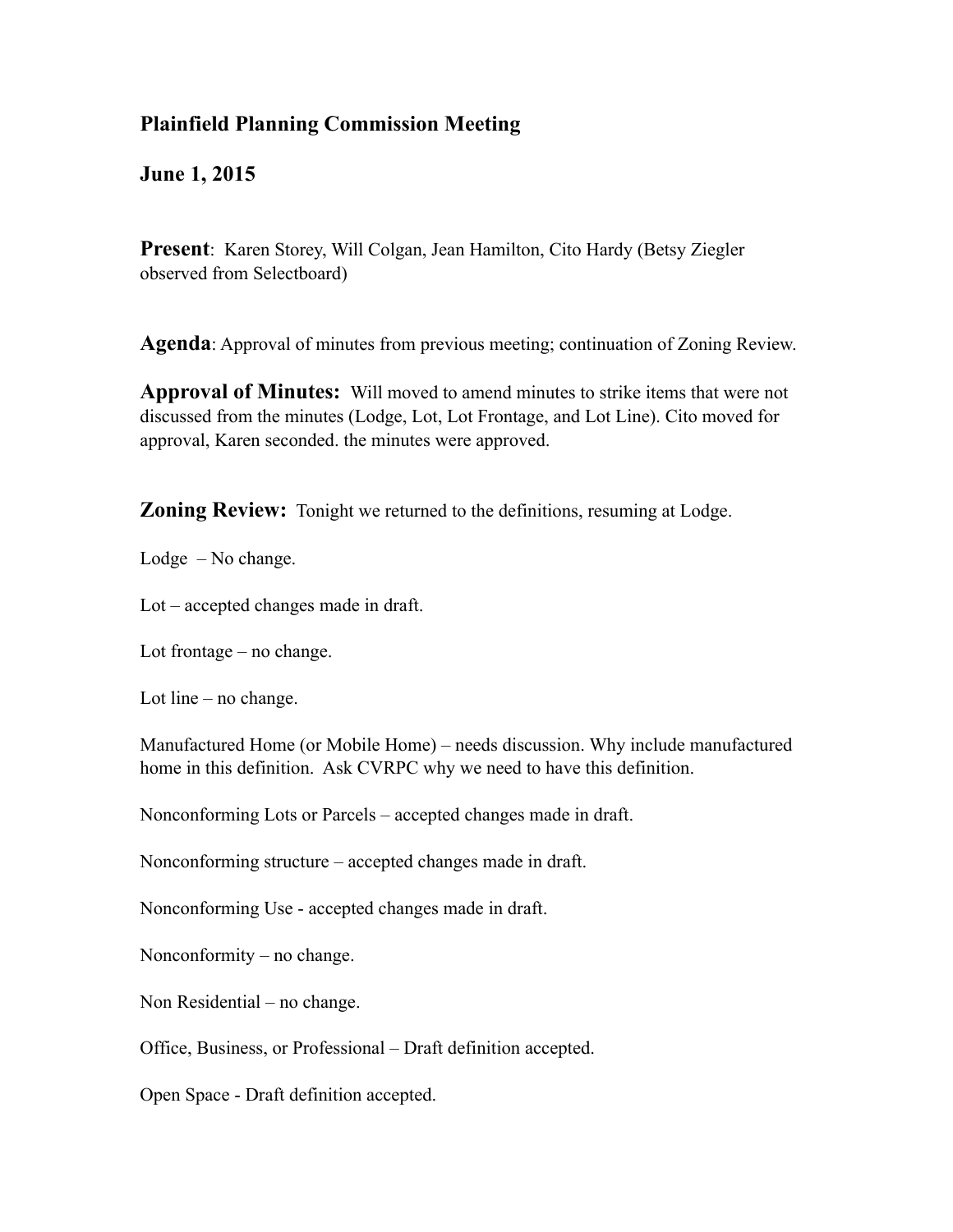Parcel – Draft definition accepted.

Parking Space – no change.

Person – no change

Planned Unit Development - Draft definition accepted. Replaces planned residential development.

Plat – no change.

Preliminary Plat - Draft definition accepted.

Private Access Road - Draft definition accepted.

Public water, public sewer – no change

Recreational use, commercial - Draft definition accepted.

Recreational use, public – no change.

Recreational vehicle – no change

Religious institution – no change.

Residential care home – need to discuss with CVRPC. Would like to reduce the 1,000 ft limitation.

Resubdivision – Needs rewrite for clarity.

Setback – streetline change to property line. Draft definition accepted.

Sign – no change

Sign, portable – no change.

Sign, temporary – no change.

Sketch plan - Draft definition accepted.

Stable - Draft definition accepted.